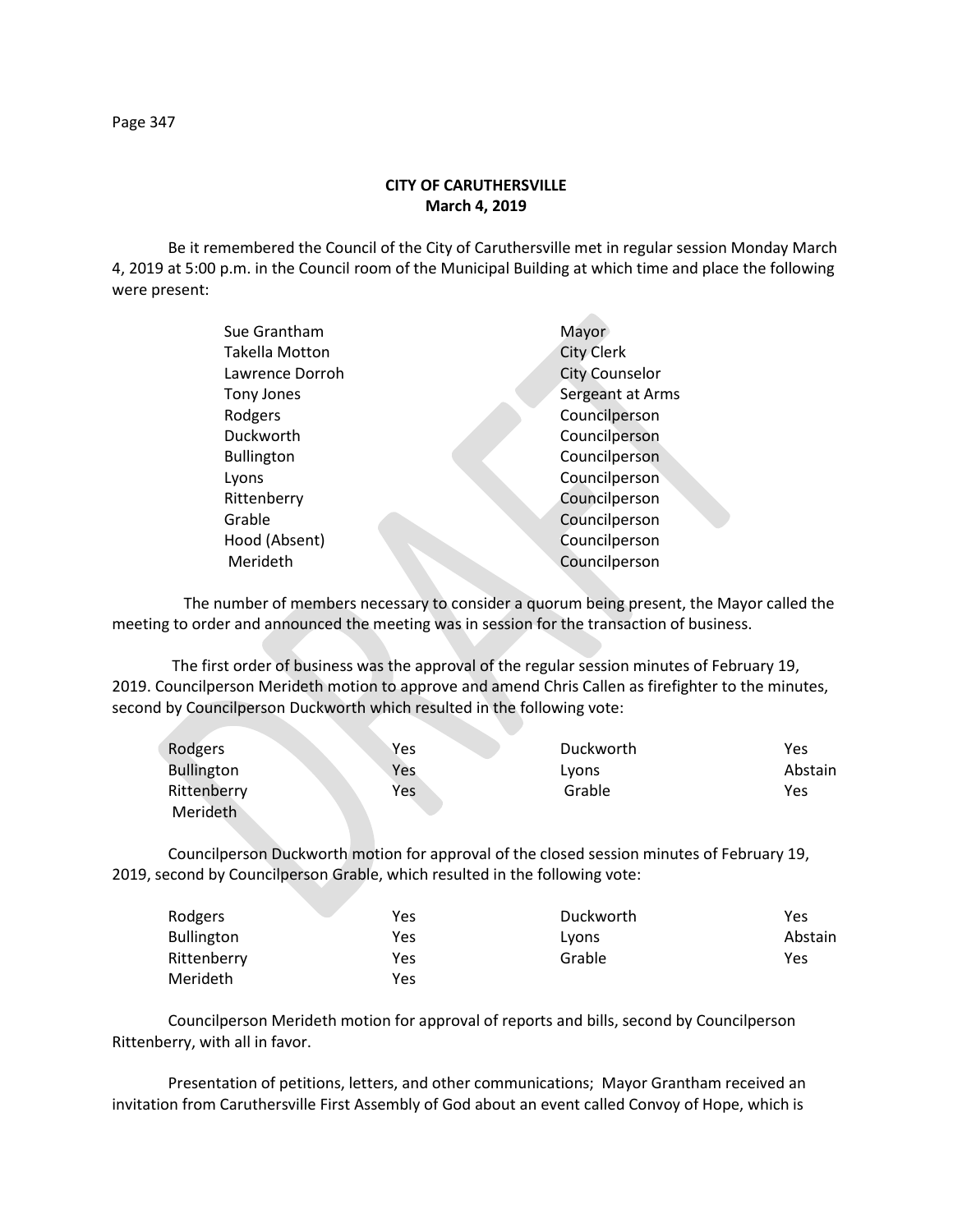being sponsored by Caruthersville Ministerial Alliance & Convoy of Hope. Area businesses, churches, and community organizations are asked to partner with the outreach on September 7, 2019. They will be providing groceries to those in need, along with health services, job services, family portraits, haircuts, prayer, and games and activities for the children. The meeting will take place March 7, 2019 at 6:00 p.m. at the First Assembly of God for the mobilization of the event; RSVP by March 6, 2019 to Shawn Harding 573-922-5080.

Charles Davis has talked with Representative Rone about the flooding in Caruthersville with regards to Emergency relief, and was told to keep up with expenses incurred during the flooding.

The City received a called from Joshua Olshin concerning the Wal Mart building, which will be going up for auction, April 3, 2019. The City will be posting the auction on all the sites it's affiliated with.

Unfinished business; The bid packets for mowing and property maintenance can be picked up at the office of the City Clerk, and have to be returned by March 15, 2019 at which time the will be opened and read aloud.

Humane report; Karol Wilcox reported that the Animal Shelter had passed inspection with the State of Missouri Department of Agriculture. The shelter has taken in 40 dogs, 33 cats, adopted out 29 dogs, and 14 cats. Chris Thacker as written 20 citations, and there has been 1 neglect case, in which the party pleaded guilty, and the dog is the custody of the Animal Shelter. The shelter is also looking to work with Dr. Emery to set up a rabies clinic which should take place around April or May. The shelter is open to the public between the hours of 11:00 a.m. and 4:00 p.m. The Grand Opening is tentative for April 27, 2019.

Fire report; Fire calls from February 2, 2019 through March 4, 2019 are as follows: 2/21/19; Vehicle fire next to structure on County Rd. 523, 2/23/19; Small fire from floor furnace on Grand Ave., 2/26/19; Propane gas leak on Jefferson, 3/1/19; Vehicle accident with request for extrication on Route U & I55/412, 3/1/19; Alarm accidently set off at 1711Ward, 3/4/19; Report of a bomb threat at Pemiscot County Courthouse. The training for the month of March was oxygen uses and tourniquet training with 19 in attendance. The Statewide Tornado Drill is scheduled for 10:00 a.m. Tuesday, March 5, 2019; outdoor sirens will be tested.

Public Works report; The crew changed out 2 copper setters, rodded culverts on 18<sup>th</sup> St. and Playground Rd., rodded floor drains at the Justice Center Sally port, rodded a force main at 3<sup>rd</sup> St. and Truman, rodded storm drains at 16<sup>th</sup> St. and Edwards, East 20<sup>th</sup> St., East Haven, and French Park. They also repaired a service line at Sonic, continued with limb removal, repaired a broken meter on Grand Ave., repaired a 2 inch service line on Westwood, rodded a sewer line at Westwood, filled 170 sandbags, set up a bypass pump at the Nursing Home, and cleaned storm drains on the East side of town.

Flood related issues; Sand was ordered for sandbags and the crew assisted the County in procuring the bags, which are available to any residents that need them. Sink holes have developed around some of the sewers and one of the lift stations is packed with sand, the Waste Water Plant has experienced high water intake, and the Highway U and 12<sup>th</sup> & Ward Lift Station Project is on hold because of the flooding. Once the water has gone down some of the aforementioned issues may be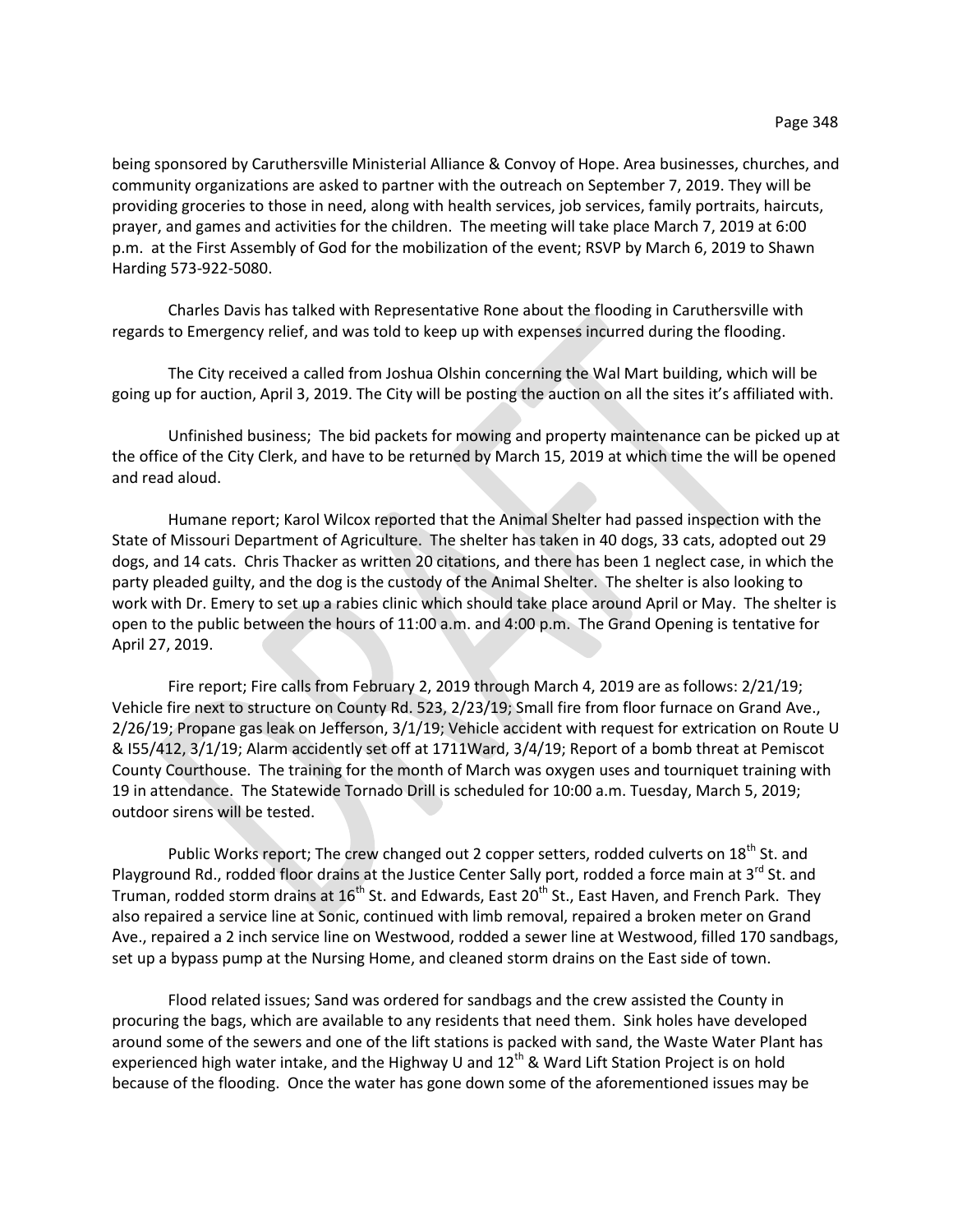## Page 349

resolved by the Pump and Vacuum truck. A bypass pump is set up at the Nursing Home to keep it from flooding, which is being rented. The bypass pumps that the City owns is set up at 20<sup>th</sup> and Lincoln lift station, and the  $12<sup>th</sup>$  and Ward lift station. There was a request, and the City received a 4inch pump from MRWA as a standby pump for any further needs.

Other projects; Paul Shaw and Mayor Grantham met with ASA Asphalt to get prices on street paving projects. Part of the overage for the Mooreland Dr. Project was engineering fees that weren't included and the fire hydrant repairs that were damaged during the project. Mr. Shaw recommended Using the roll offs at the limb pile for contractors use at a cost of \$55 for a trailer load and \$25 for a pickup. Councilperson Grable motion for approval, second by Councilperson Rodgers, which resulted in the following vote:

| Rodgers           | Yes | Duckworth | Yes        |
|-------------------|-----|-----------|------------|
| <b>Bullington</b> | Yes | Lyons     | Yes        |
| Rittenberry       | Yes | Grable    | <b>Yes</b> |
| Merideth          | Yes |           |            |

Park & Recreation; Wes Deere reported that there will be wrestling at the Armory May 18, 2019, and part of the ticket proceeds will go to support the Recreation Center; there will also be concession stands during the event. There will be a Fitness class on Tuesdays, Wednesdays, and Thursdays conducted by a Physical Therapist at the Recreation Center. Mr. Deere will be following through with the claim for the light pole that was damaged at the Recreation Center. The men's basketball league will start next Wednesday, the Park Board meeting will be March 13, 2019 at 6:00 p.m., and wheelchair basketball is coming up next month.

Randy Guest, Commissioner of baseball and softball reported that they will be having 2 additional teams than from last year; kickoff for the season will be the weekend after Easter. The Commission really want to promote the 13 and 14 year old league, to keep from traveling, they want games to be home based. There are 2 projects that the Commission wants to undertake; a portable storage building to house their equipment and supplies, and open the upstairs of the building where everything is located to have their meetings. The other project would be to have permanent benches at the batting cages and some type of shading. Councilperson Duckworth motion to approve procurements from the concession stands to be used for the projects, second by Councilperson Merideth with all in favor.

Councilperson Rodgers recommended the Council to consider having a tree planted in honor of John Lane, who was known to plant trees in the park in honor of victims of violent crimes, and also look at having a plaque. Councilperson Lyons motion for approval, second by Councilperson Merideth, with all in favor.

Library report; Teresa Tidwell reported that they have a program going on with a thousand books before kindergarten geared towards early literacy. Towina Jones is the guest reader for Storytime Tuesday March 5, 2019 at the Library.

There will be an Insurance Committee meeting Wednesday at 5:00 p.m. at City Hall with a Finance Committee meeting immediately following.